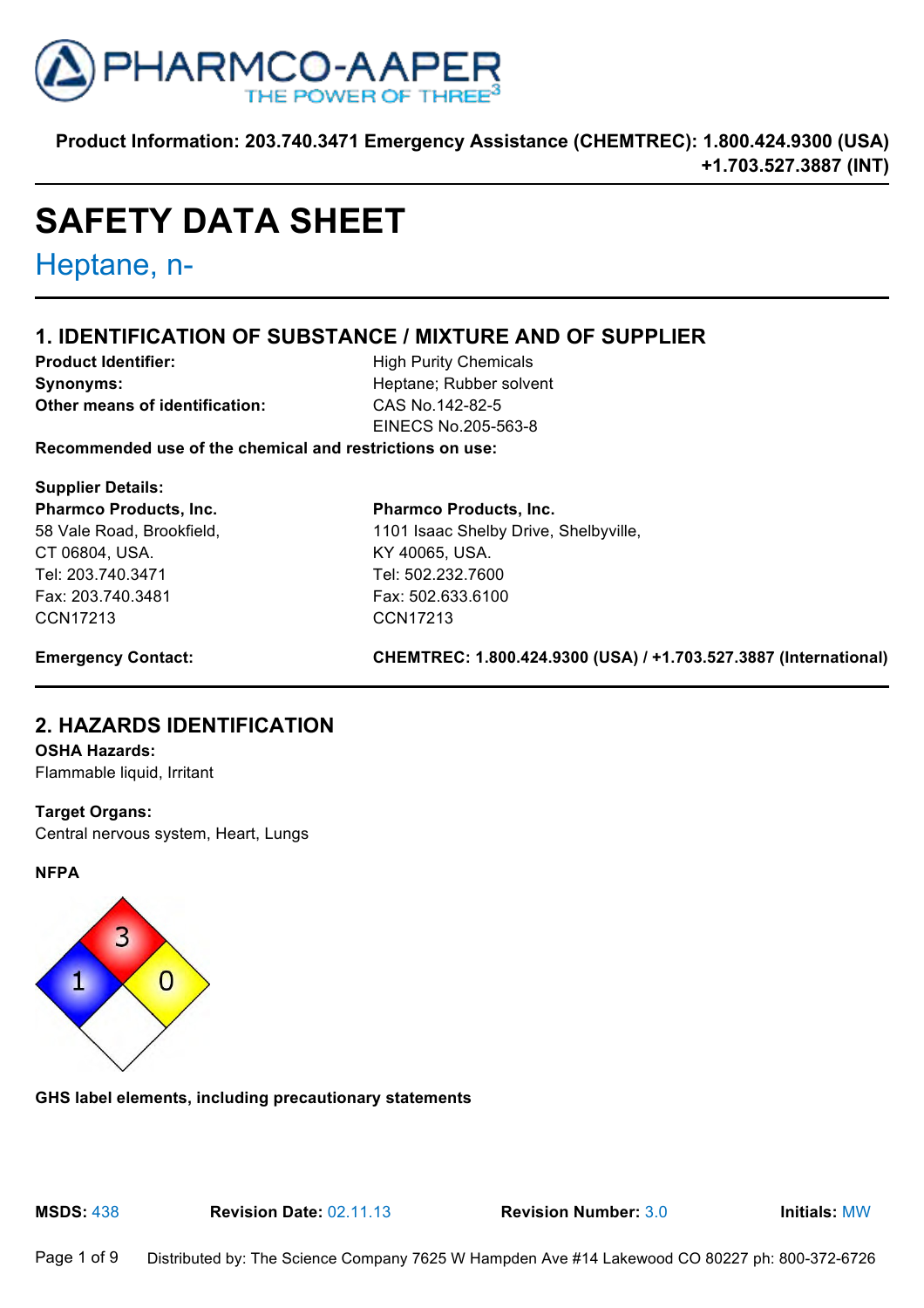



**Signal Word:** DANGER!

| Hazard statement(s)               |                                                       |  |
|-----------------------------------|-------------------------------------------------------|--|
| H <sub>225</sub>                  | Highly flammable liquid and vapor.                    |  |
| H304                              | May be fatal if swallowed and enters airways.         |  |
| H315                              | Causes skin irritation.                               |  |
| H336                              | May cause drowsiness or dizziness.                    |  |
| H410                              | Very toxic to aquatic life with long lasting effects. |  |
| <b>Precautionary statement(s)</b> |                                                       |  |

## **Precautionary statement(s)** P273 Avoid release to the environment. P501 Dispose of contents and container to an approved waste disposal plant. P331 Do NOT induce vomiting. P301 + P310 **IF SWALLOWED:** Immediately call a POISON CENTER or a doctor/ physician. P210 Keep away from heat, sparks, open flames, and hot surfaces. No smoking. P280 Wear protective gloves and eye and face protection.

**GHS Classification(s)** Aspiration hazard (Category 1) Chronic aquatic toxicity (Category 1) Flammable Liquids (Category 2) Skin Irritation (Category 2) Specific target organ toxicity - single exposure (Category 3)

#### **Other hazards which do not result in classification:**

#### **Potential Health Effects:**

| Organ | <b>Description</b>                                                                                               |
|-------|------------------------------------------------------------------------------------------------------------------|
| Eves  | Causes eye irritation.                                                                                           |
|       | Ingestion   May be harmful if swallowed. Aspiration hazard if swallowed. Can enter lungs and result in damage.   |
|       | Inhalation   May be harmful if inhaled. causes respiratory tract irritation. Drowsiness and dizziness may occur. |
| Skin  | May be harmful if absorbed through skin. Causes skin irritation.                                                 |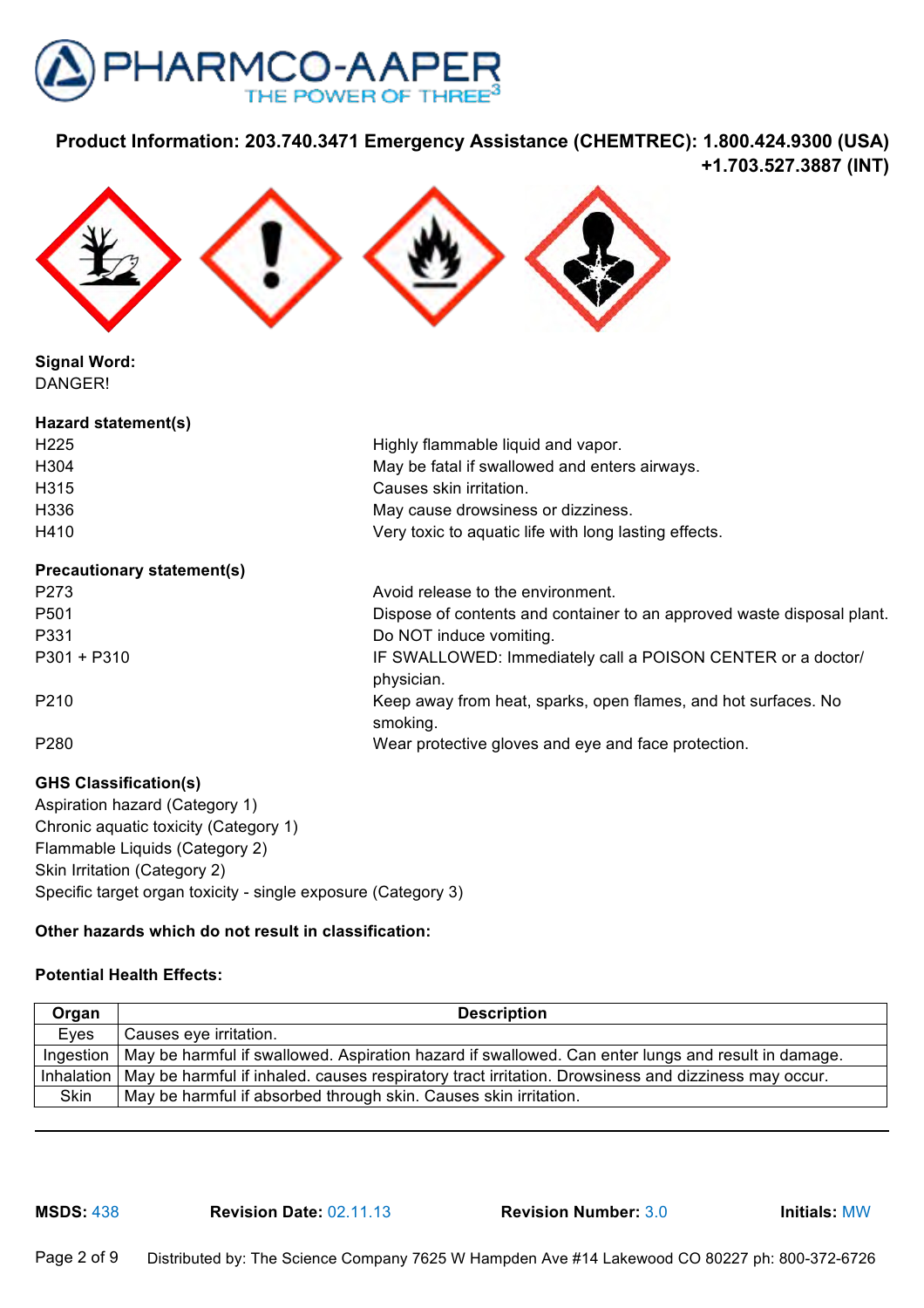

## **3. COMPOSITION AND INFORMATION ON INGREDIENTS**

| <b>Chemical identity:</b> | <b>Rubber Solve</b> |
|---------------------------|---------------------|
| Common name / Synonym:    | Heptane             |
| <b>CAS number:</b>        | 142-82-5            |
| <b>EINECS number:</b>     | 205-563-8           |
| <b>ICSC number:</b>       | 0657                |
| <b>RTECS#:</b>            | MI7700000           |
| UN #:                     | <b>UN1206</b>       |
| EC #:                     | 601-008-00-2        |

Rubber Solvent (n-Heptane) **Heptane CAS number:** 142-82-5 **EINECS number:** 205-563-8 **RTECS #:** MI7700000 **UN #:** UN1206

| %   | . .<br>----- | JAS                 |
|-----|--------------|---------------------|
| 100 | -<br>        | $\sim$ $\sim$<br>◡▵ |

## **4. FIRST AID MEASURES**

#### **General advice**

Take proper precautions to ensure your own health and safety before attempting rescue and providing first aid. Consult a physician. Show this safety data sheet to the doctor in attendance. Move out of dangerous area.

#### **Skin**

Wash skin with soap and copious amounts of water. Seek medical attention.

#### **Inhalation**

Remove person to fresh air. If signs/symptoms continue, get medical attention. Give oxygen or artificial respiration as needed.

#### **Eyes**

Flush eyes with water as a precaution.

#### **Ingestion**

DO NOT induce vomiting. If vomiting does occur, have victim lean forward to prevent aspiration. Rinse mouth with water. Seek medical attention. Never give andything my mouth to an unconcious individual.

## **5. FIRE FIGHTING MEASURES**

#### **Suitable (and unsuitable) extinguishing media:**

Use water spray, alcohol-resistant foam, dry chemical or carbon dioxide.

#### **Specific hazards arising from the chemical (e.g., nature of any hazardous combustion products):**

Carbon oxides, Oxides of phosphorus expected to be the primary hazardous combustion product.

#### **Special protective equipment and precautions for firefighters:**

Wear self-contained breathing apparatus and protective clothing to prevent contact with skin and eyes. Keep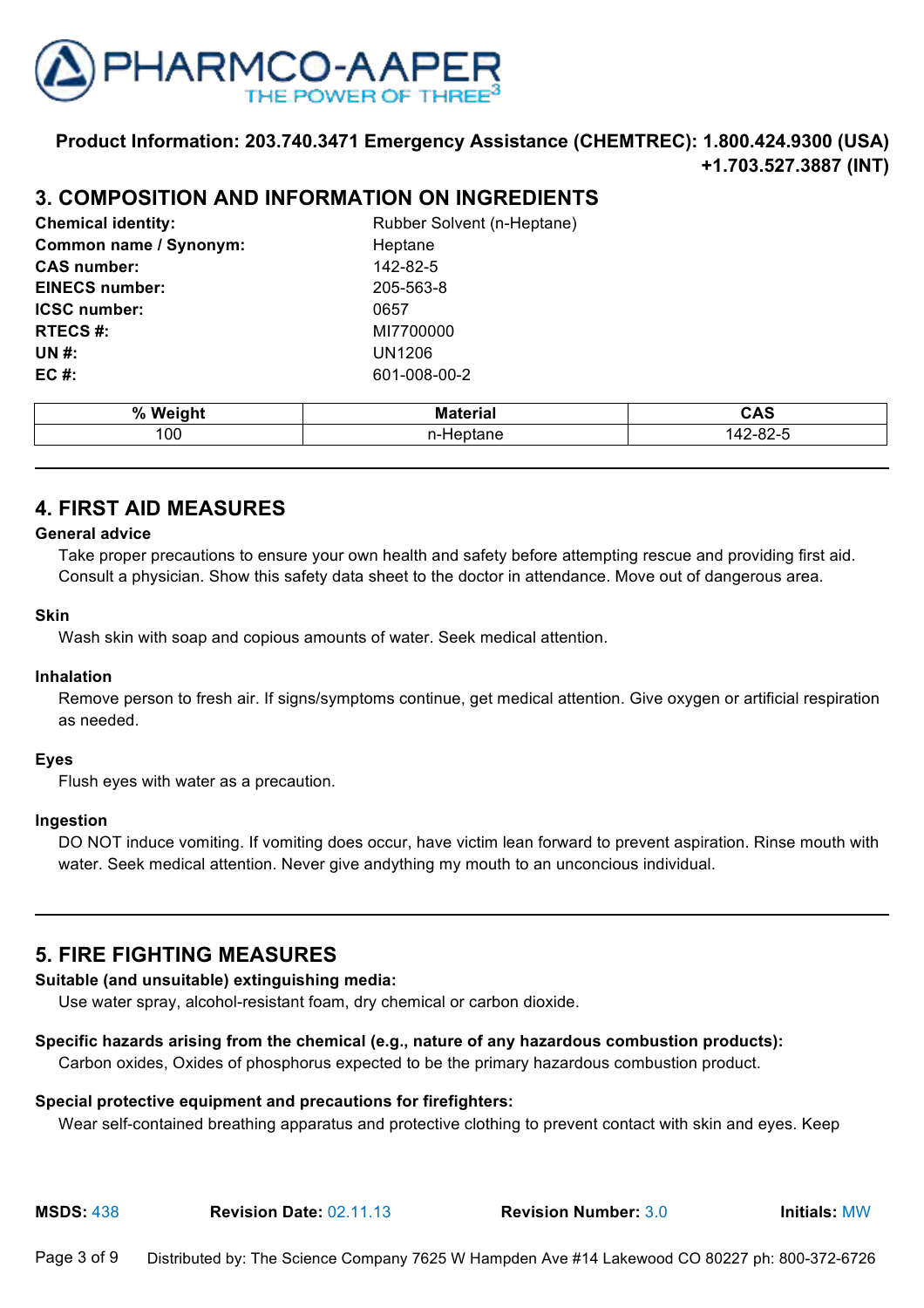

unopened containers cool by spraying with water.

**Flammable Properties Flash point**  $-4$  °C (25°F) - Closed Cup **Autoignition temperature**  204°C (399 °F)

## **6. ACCIDENTAL RELEASE MEASURES**

#### **Personal precautions, protective equipment and emergency procedures:**

Wear respiratory protection. Do not inhale vapors, mist or gas. Ensure adequate ventilation. Remove all sources of ignition. Evacuate personnel to safe areas. Beware of vapors accumulating to form explosive concentrations. Vapors can accumulate in low areas.

#### **Environmental precautions:**

Stop leak / contain spill if possible and safe to do so. Prevent product from entering drains.

#### **Methods and materials for containment and cleaning up:**

Contain spill, then collect with an electrically protected vacuum cleaner or by wet-brushing and put the material into a convenient waste disposal container. Keep container closed.

## **7. HANDLING AND STORAGE**

#### **Precautions for safe handling:**

Do not get on skin or in eyes. Do not inhale vapor or mist. Keep away from sources of ignition - No smoking. Take measures to prevent the buildup of electrostatic charge. Open and handle container with care. Metal containers involved in the transfer of this material should be grounded and bonded.

#### **Conditions for safe storage, including any incompatibilites:**

Keep container tightly closed in a dry and well-ventilated place. Store under inert gas. Containers which are opened must be carefully resealed and kept upright to prevent leakage.

## **8. EXPOSURE CONTROLS / PERSONAL PROTECTION**

#### **Control parameters, e.g., occupational exposure limit values or biological limit values:**

**Occupational Exposure Limits**

| <b>Component   Source</b> |           |  | Type   Value                           | <b>Note</b>                                |
|---------------------------|-----------|--|----------------------------------------|--------------------------------------------|
| Heptane                   | US (OSHA) |  | 500ppm, 2000 mg/m3                     | l 29 CF 1910.1000 Table Z-1 Limits for air |
|                           |           |  |                                        | contaminants                               |
| n-Heptane                 |           |  | US (OSHA)   TWA   500 ppm, 2,000 mg/kg | 29 CFR 1910.1000 Table Z-1 Limits for Air  |
|                           |           |  |                                        | Contaminants                               |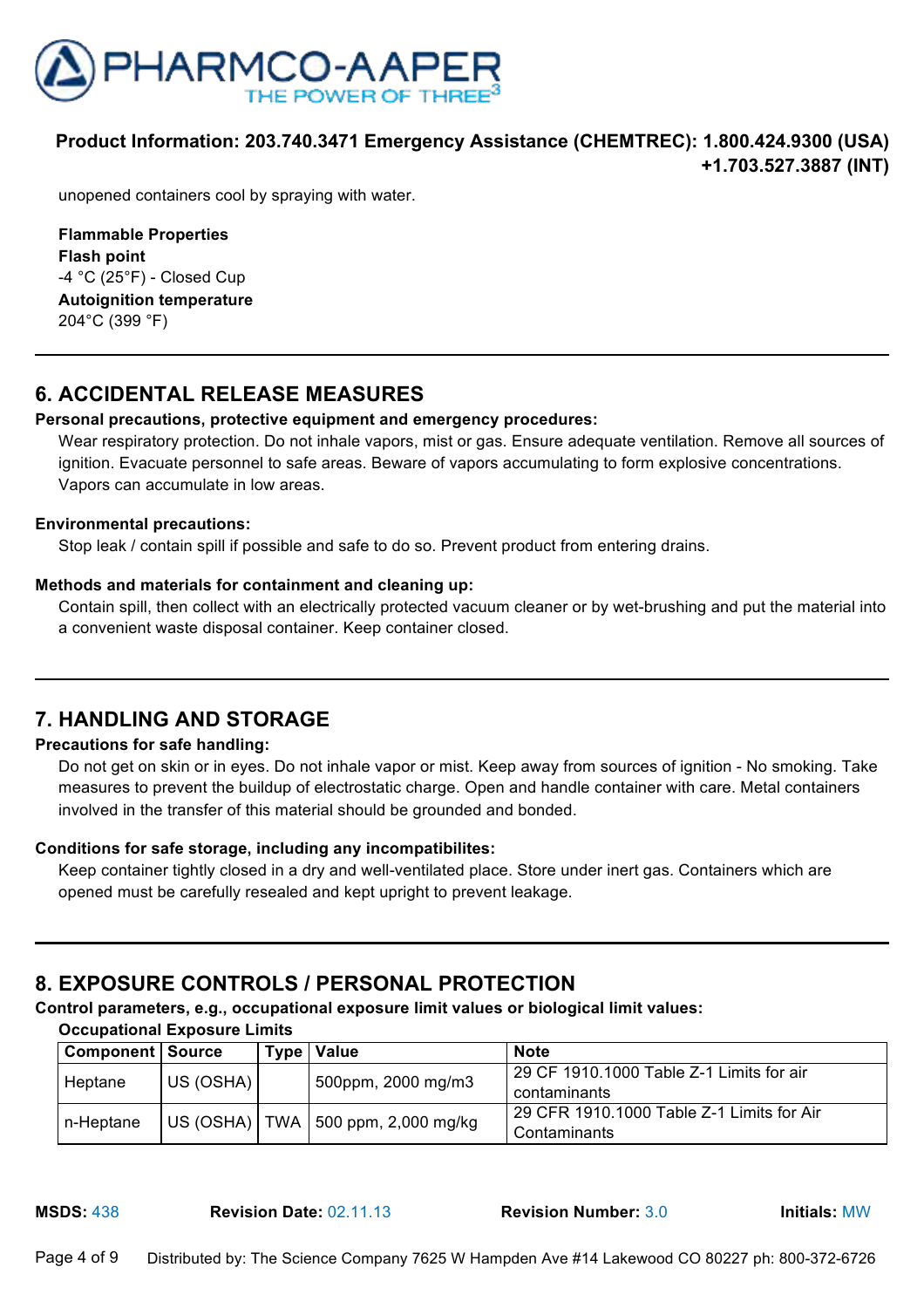

#### **Appropriate engineering controls:**

General room or local exhaust ventilation is usually required to meet exposure limit(s). Electrical equipment should be grounded and conform to applicable electrical code.

#### **Individual protection measures, such as personal protective equipment:**

#### **Respiratory protection:**

Where risk assessment shows air-purifying respirators are appropriate use a full-face respirator with multi-purpose combination (US) or type ABEK (EN 14387) respirator cartridges as a backup to engineering controls. If the respirator is the sole means of protection, use a full-face supplied air respirator. Use respirators and components tested and approved under appropriate government standards such as NIOSH (US) or CEN (EU).

#### **Hand protection:**

Handle with gloves. Gloves must be inspected prior to use. Use proper glove removal technique (without touching glove's outer surface) to avoid skin contact with this product. Dispose of contaminated gloves after use in accordance with applicable laws and good laboratory practices. Wash and dry hands.

#### **Eye protection:**

Use chemical safety goggles and/or a full face shield where splashing is possible. Use equipment approved by appropriate government standards, such as NIOSH (US) or EN166 (EU) Maintain eye wash fountain and quick-drench facilities in work area.

#### **Skin and body protection:**

Wear impervious, flame retardant, antistatic protective clothing, including boots, gloves, lab coat, apron or coveralls, as appropriate, to prevent skin contact.

#### **Hygiene measures:**

Handle in accordance with good industrial hygiene and safety practice. Wash hands before breaks and at the end of workday.

# **9. PHYSICAL AND CHEMICAL PROPERTIES**

| Appearance (physical state, color, etc.)       | Liquid.                                    |
|------------------------------------------------|--------------------------------------------|
| Odor                                           | <b>Hydrocarbon Odor</b>                    |
| <b>Freezing point</b>                          | -91 °C (-132 °F)                           |
| Initial boiling point and boiling range        | 98 °C (208 °F)                             |
| <b>Flash point</b>                             | -4 °C (25°F) - Closed Cup                  |
| <b>Flammability (solid, gas)</b>               | Flammable                                  |
| Upper / Lower flammability or explosive limits | 1.05% (V) 6.7% (V)                         |
| Vapor pressure                                 | 110.7 hPa (83.0 mmHg) at 37.7 °C (99.9 °F) |
| <b>Vapor Density</b>                           | 3.5                                        |
| <b>Relative Density</b>                        | 0.684 g/mL at 25 °C (77 °F)                |
| Solubility(ies)                                | insoluble                                  |
| Partition coefficient n-octanol/water(ies)     | log Pow: > 3.00                            |
| <b>Auto-ignition temperature</b>               | 204°C (339 °F)                             |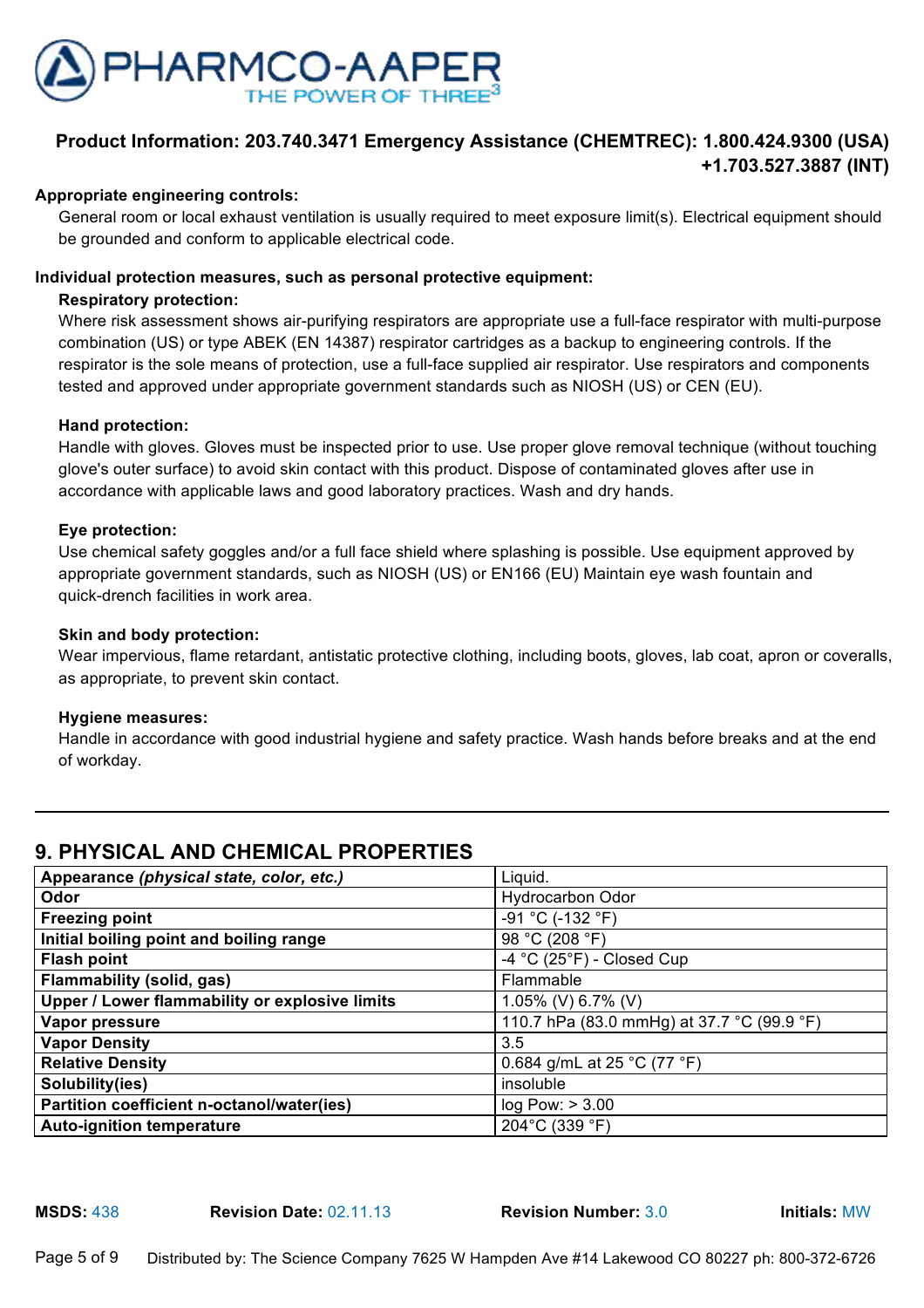

| <b>Molecullar Formula (N-HEPTANE)</b> | C7H16           |
|---------------------------------------|-----------------|
| <b>Molecular Weight (N-HEPTANE)</b>   | 100.20<br>a/mol |

## **10. STABILITY AND REACTIVITY**

| <b>Chemical Stability</b>                    | Stable under recommended storage conditions.             |  |
|----------------------------------------------|----------------------------------------------------------|--|
| Possibility of hazardous reactions           | Vapors may form explosive mixture with air.              |  |
| Conditions to avoid (e.g., static discharge, | Heat, flames and sparks. Extreme temperatures and direct |  |
| shock or vibration)                          | sunlight.                                                |  |
| Incompatible materials                       | Strong oxidizing agents                                  |  |
| <b>Hazardous decomposition products</b>      | Hazardous decomposition products formed under fire       |  |
|                                              | conditions. - Carbon oxides                              |  |

## **11. TOXICOLOGICAL INFORMATION**

#### $\cdot$  Heptane, n- 142-82-5

#### **Product Summary:**

No data available for teratogenic, reproductive or mutagenic effects of this product.

| <b>Acute Toxicity:</b> |     |              |           |
|------------------------|-----|--------------|-----------|
| LD50 (Inhalation)      | Rat | 103,000mg/m3 | 4<br>- 11 |

#### **Aspiration Hazard**

May be fatal if ingested or inhaled.

#### **Carcinogenicity**

IARC: No component of this product present at levels greater than or equal to 0.1% is identified as probable or confirmed human carcinogen by IARC.

ACGIH: No component of this product present at levels greater than or equal to 0.1% is identified as a carcinogen or potential carcinogen by ACGIH.

NTP: No component of this product present at levels greater than or equal to 0.1% is identified as a known or anticipated carcinogen by NTP.

OSHA: No component of this product present at levels greater than or equal to 0.1% is identified as a carcinogen or potential carcinogen by OSHA.

#### **Other Hazards**

| Organ | <b>Description</b>                                                                                               |
|-------|------------------------------------------------------------------------------------------------------------------|
| Eyes  | Causes eye irritation.                                                                                           |
|       | Ingestion   May be harmful if swallowed. Aspiration hazard if swallowed. Can enter lungs and result in damage.   |
|       | Inhalation   May be harmful if inhaled. causes respiratory tract irritation. Drowsiness and dizziness may occur. |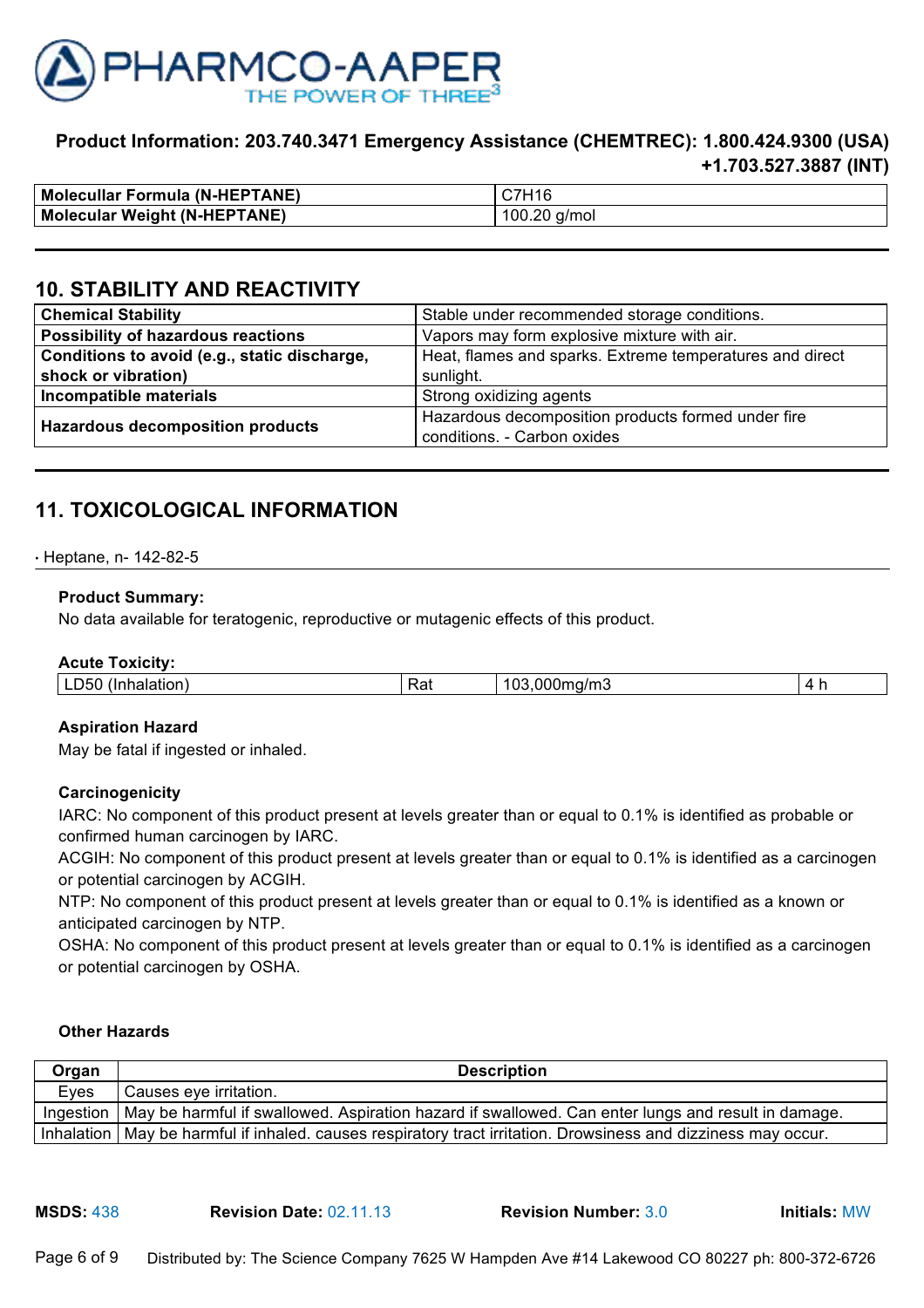

Skin | May be harmful if absorbed through skin. Causes skin irritation.

## **12. ECOLOGICAL INFORMATION**

● Heptane, n- 142-82-5

**Ecotoxicity (aquatic and terrestrial, where available): Acute aquatic invertebrate toxicity (N-HEPTANE)**  EC50 / 48 hours / Water Flea - 1.50 mg/l

**Acute fish toxicity (N-HEPTANE)** LC50 / 24 hours / Goldfish - 4 mg/l

**Acute toxicity to daphnia (N-HEPTANE)** EC50 / 96 hours / Mossambique Tilapia - 375 mg/l

**Bioaccumulative potential:**

Bioaccumulation possible.

**Other adverse effects:** Possible environmental hazard if handled or disposed of improperly. Toxic to aquatic life ad environment.

## **13. DISPOSAL CONSIDERATIONS**

#### **Description of waste residues and information on their safe handling and methods of disposal, including the disposal of any contaminated packaging:**

Burn in a chemical incinerator equipped with an afterburner and scrubber but exert extra care in igniting as this material is highly flammable. Offer surplus and non-recyclable solutions to a licensed disposal company. Contact a licensed professional waste disposal service to dispose of this material.

## **14. TRANSPORT INFORMATION**

#### **Description of waste residues and information on their safe handling and methods of disposal:**

| UN number                     | <b>UN1206</b> |
|-------------------------------|---------------|
| UN proper shipping name       | Heptanes      |
| Transport hazard class(es)    |               |
| Packing group (if applicable) |               |

#### **IMDG**

UN-Number: UN1206 Class: 3 Packing Group: II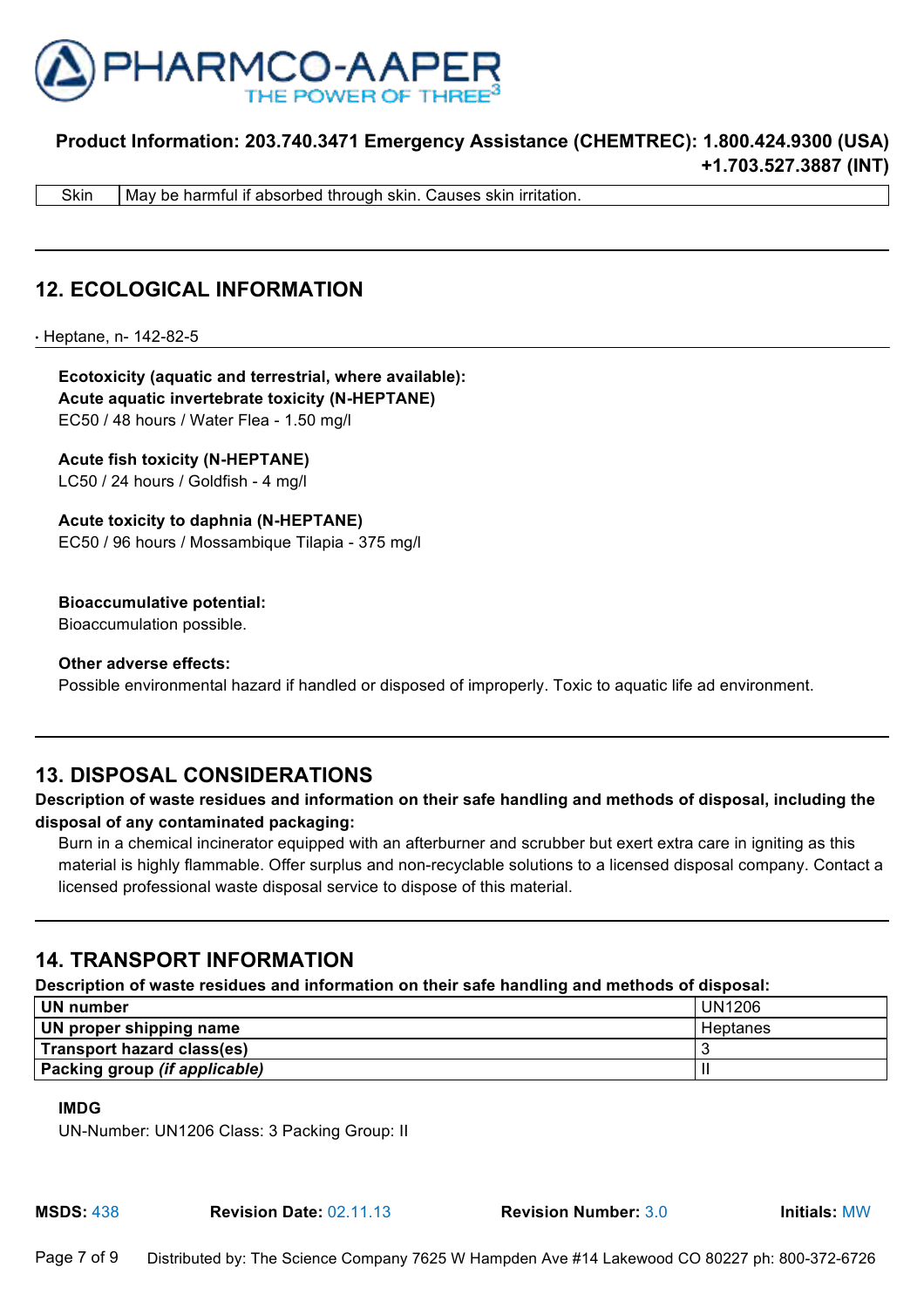

EMS-No: F-E, S-D Proper shipping name: HEPTANES Marine pollutant: No **IATA** UN-Number: UN1206 Class: 3 Packing Group: II Proper shipping name: Heptanes

## **15. REGULATORY INFORMATION**

#### **Safety, health and environmental regulations specific for the product in question:**

#### **OSHA Hazards**

Flammable liquid, Irritant

All ingredients are on the following inventories or are exempted from listing

| Country                         | <b>Notification</b> |
|---------------------------------|---------------------|
| Australia                       | <b>AICS</b>         |
| Canada                          | <b>DSL</b>          |
| China                           | <b>IECS</b>         |
| European Union                  | <b>EINECS</b>       |
| Japan                           | <b>ENCS/ISHL</b>    |
| Korea                           | <b>ECL</b>          |
| New Zealand                     | <b>NZIOC</b>        |
| Philippines                     | <b>PICCS</b>        |
| <b>United States of America</b> | <b>TSCA</b>         |

#### **SARA 302 Components**

No chemicals in this material are subject to the reporting requirements of SARA Title III, Section 302.

#### **SARA 313 Components**

This material does not contain any chemical components with known CAS numbers that exceed the threshold (De Minimis) reporting levels established by SARA Title III, Section 313.

#### **SARA 311/312 Hazards**

Acute Health Hazard Fire Hazard

#### **Massachusetts Right To Know Components**

Heptane CAS-No. 142-82-5 Revision Date 1993-04-24

#### **Pennsylvania Right To Know Components**

Heptane CAS-No. 142-82-5 Revision Date 1993-04-24